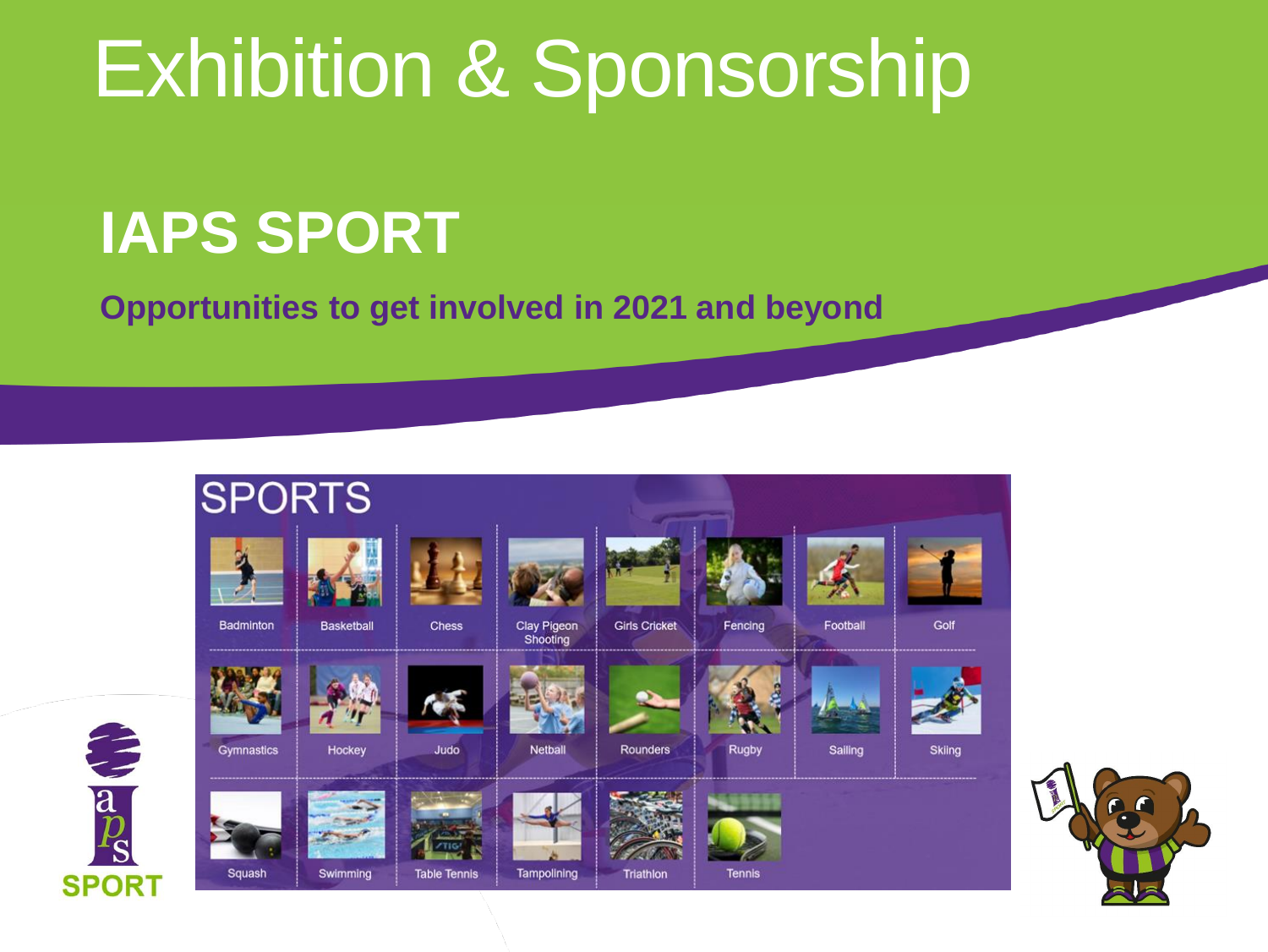# Why get involved?

- IAPS schools prioritise entering our events: 670 schools in membership, 22 sports represented, 169 events, 22,000 participants
- IAPS schools are high performing; many Olympic stars began their careers at an IAPS school
- Many IAPS schools have large budgets to invest in outstanding facilities and resources
- Spectators; events have a fan-base comprising parents and grandparents - many of whom are affluent, travel savvy, financially aware and all are passionate about investing in their children's education
- Sponsorship and exhibition packages to suit a wide range of budgets

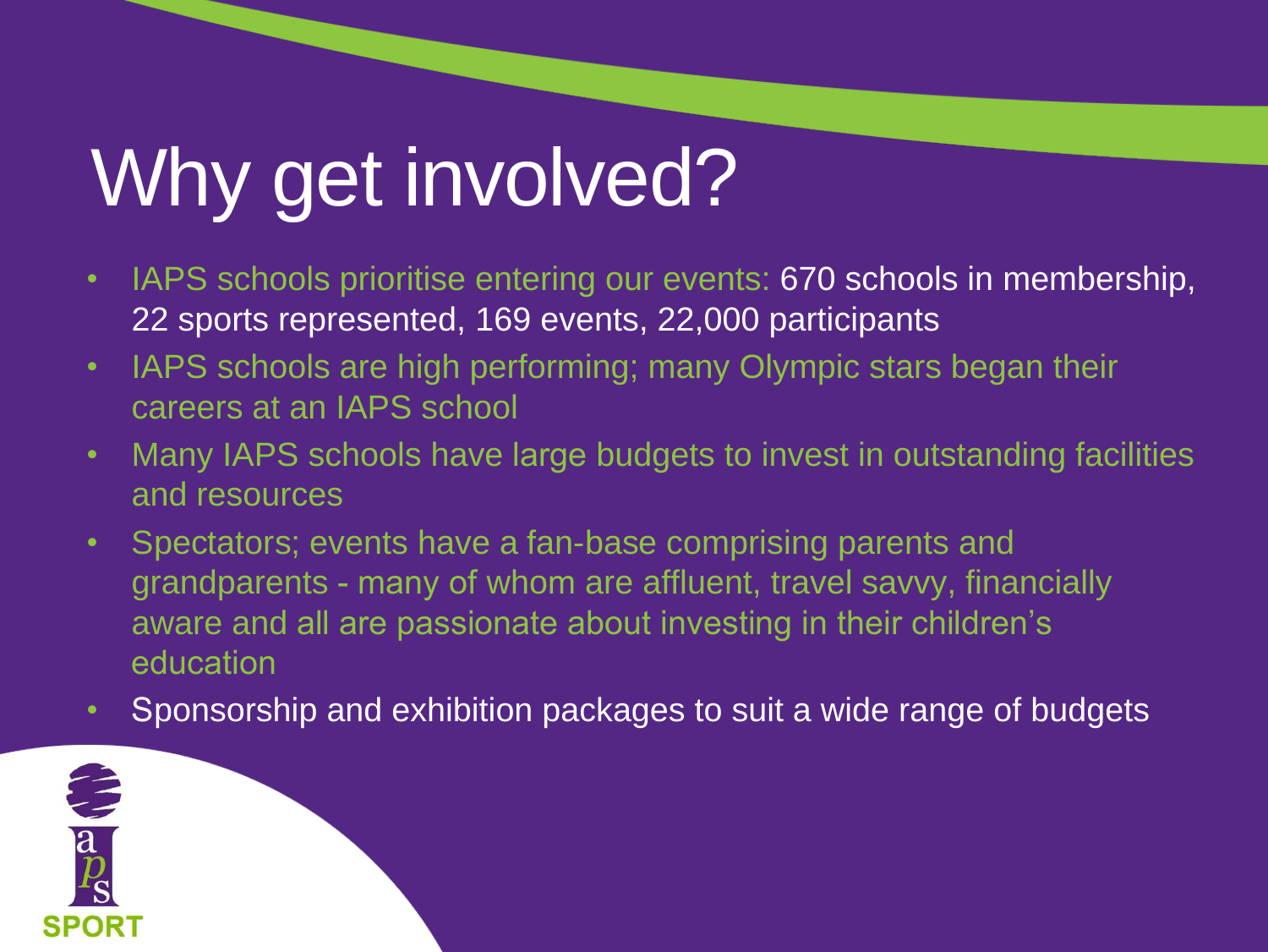## Venues

Amazing venues include:

- **London Aquatics Centre**
- Andrew Simpson Sailing Centre
- Nottingham University
- West London Shooting School
- Large public schools including Millfield School, Harrow School, Eastbourne College, Repton School and Rugby School



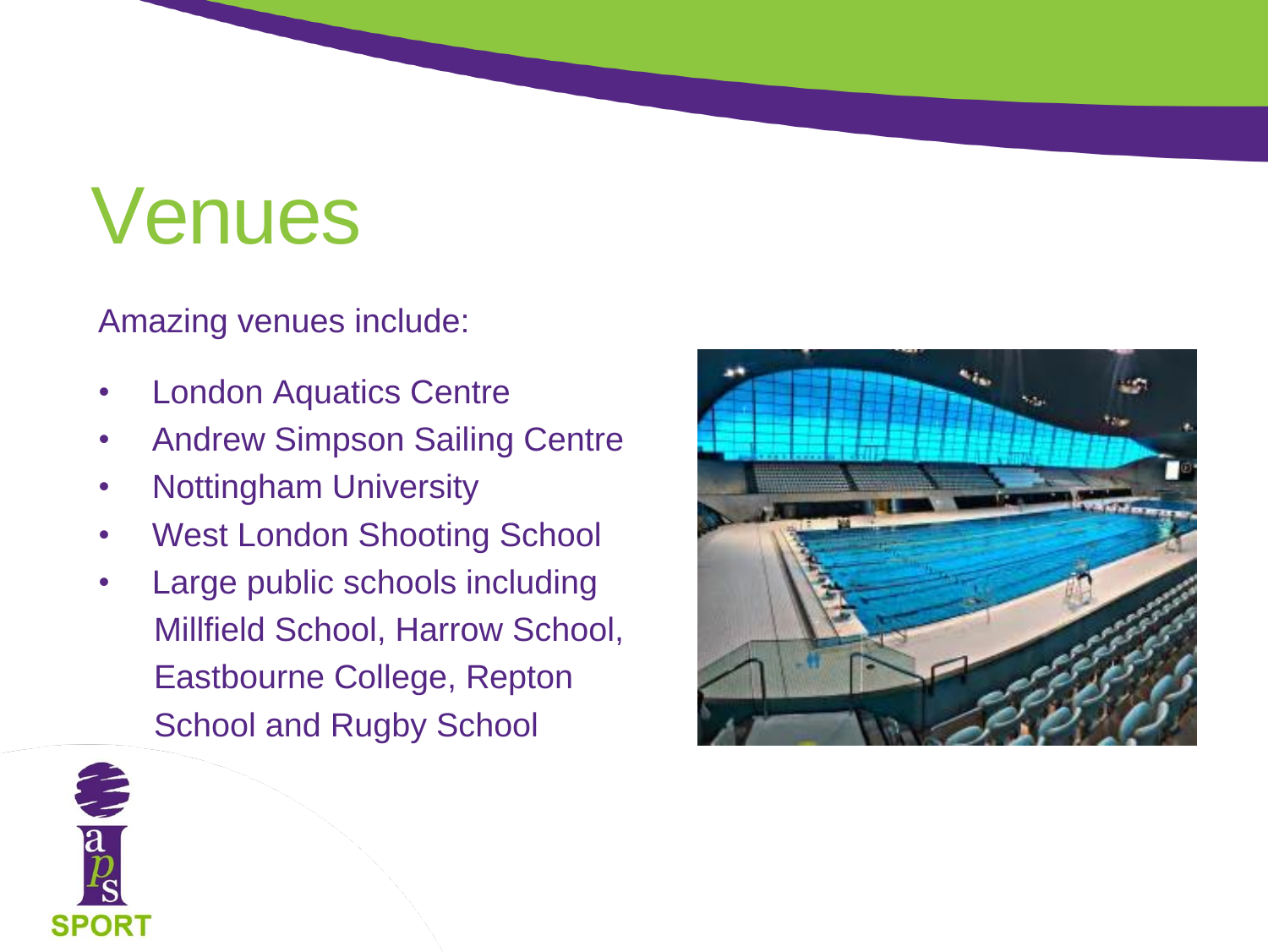# Sponsorship

- Excellent opportunities to publicise your company's profile and we offer generous packages
- Promotion of your brand includes: adverts and links via the sports app, link to IAPS website, IAPS social media, article in IAPS sport newsletter….and many more!
- Align your brand with a recognised kitemark of quality!



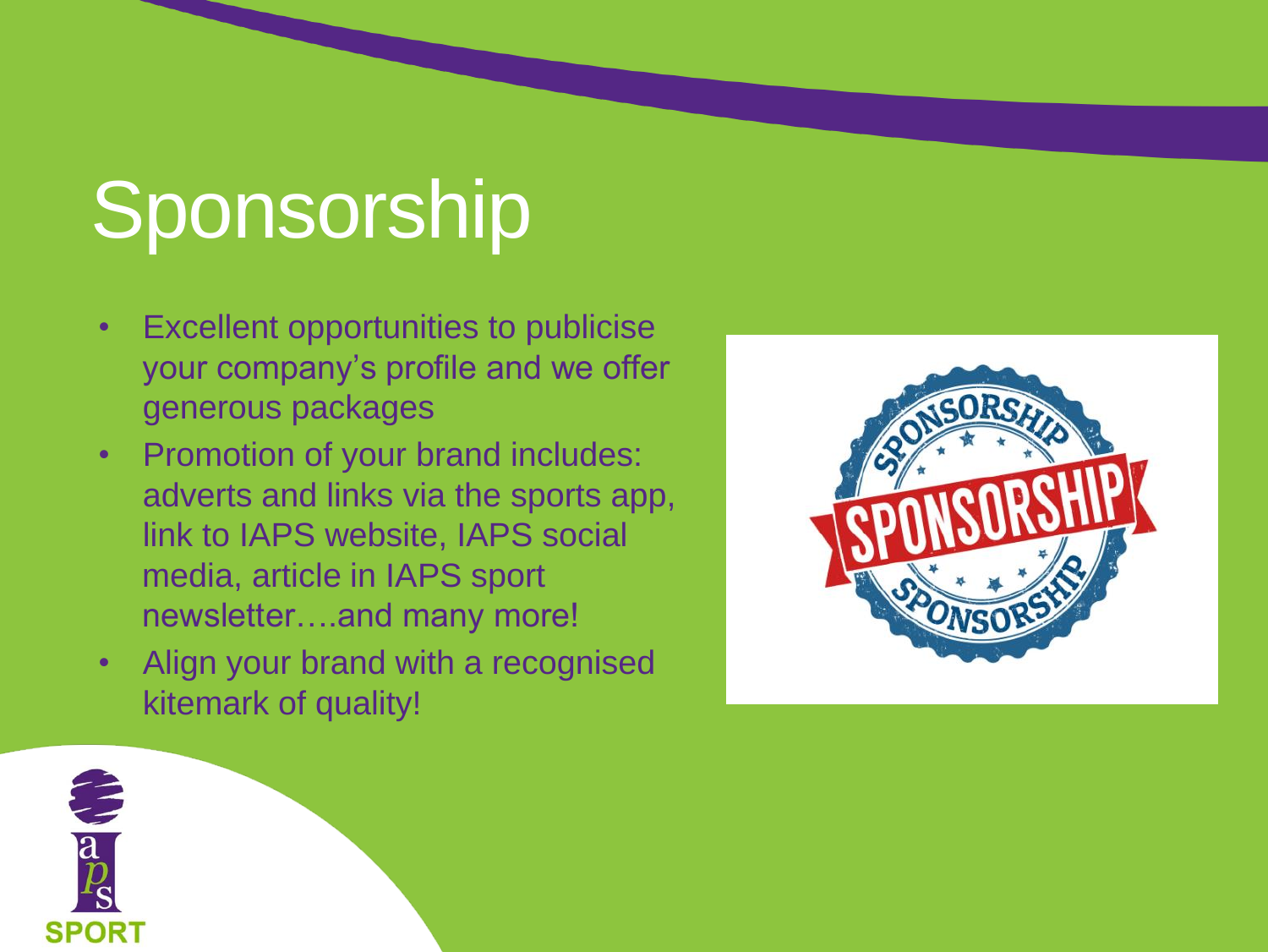## Exhibition

#### **DIRECTOR OF SPORTS CONFERENCE: Thu 7 – Fri 8 October 2021**

Wyboston Lakes Conference Centre, Bedford

- **Inaugural event; the** *only exhibition* **in the IAPS sporting calendar**
- Designed to bring attendees into contact with ideas, practices, products and services pertinent to the sector
- Excellent opportunities to engage with prospective and existing customers in a friendly environment
- Various stand sizes to suit different budgets…a MUST-ATTEND EVENT!